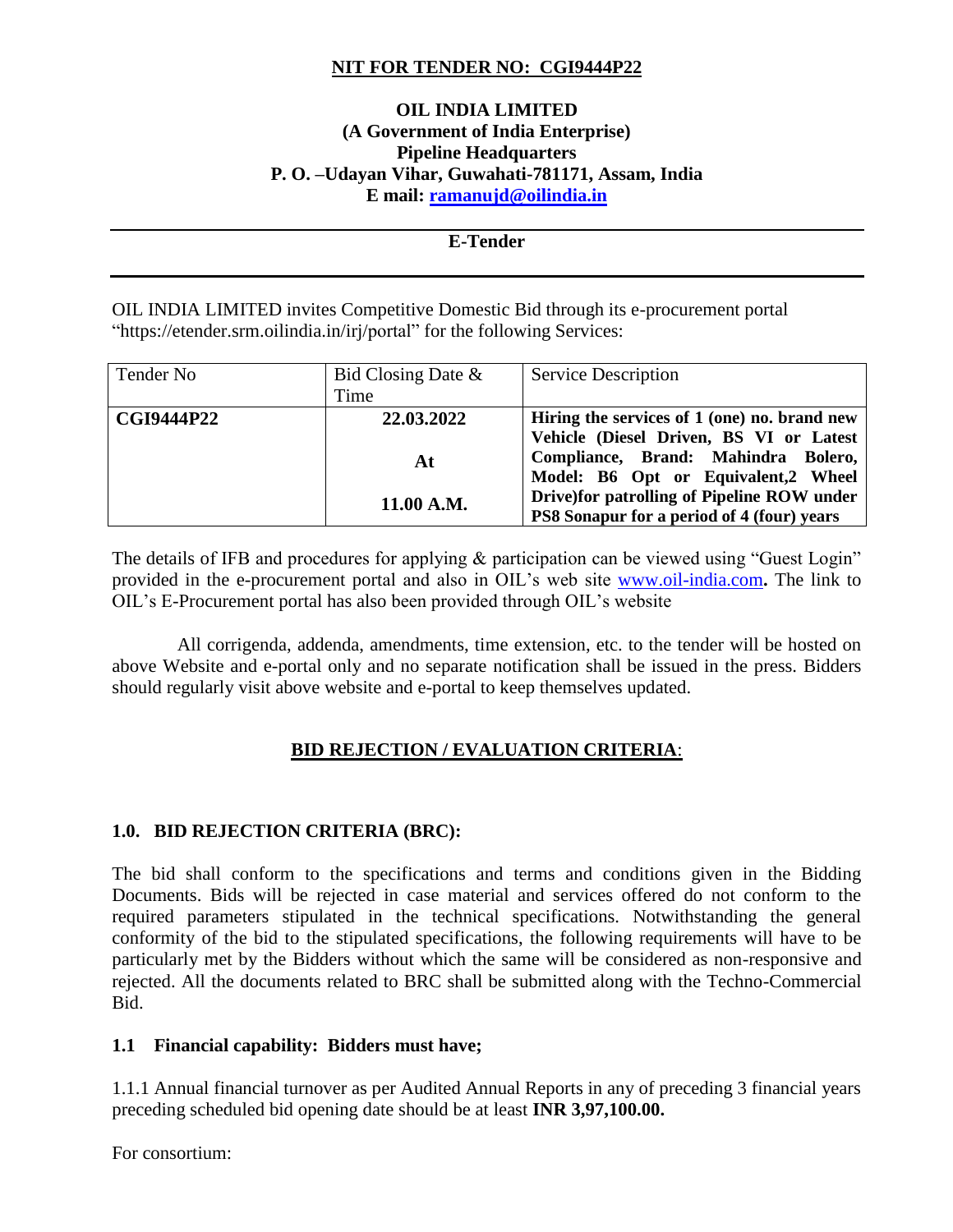a. At least one member of the consortium to meet the above criteria of **50%** turnover.

b. The other members of consortium should meet minimum **25%** turnover requirement.

## 1.1.2 Period for consideration: **In any of preceding 3 financial years**

## 1.1.3 Net worth: **Positive for preceding financial / accounting year**

1.1.4 For Proof of Annual Turnover any of the following documents /photocopy must be furnished:

i) A certificate issued by a practicing Chartered/Cost Accountant (with Membership Number and Firm Registration Number), certifying the Annual turnover & Net worth. 'UDIN' along with membership and firm registration number of CA issuing the certificate for turnover & net worth of the bidder must be provided.

#### OR

ii) Audited Balance Sheet and Profit & Loss account.

## **Mentioning of UDIN (Unique Document Identification Number) is mandatory for all Certificates issued w.e.f. February 1, 2019 by Chartered Accountant in Practice**

1.1.5 In case the bidder is a Central Govt. Organization/PSU/State Govt. Organization/Semi-State Govt. Organization or any other Central/State Govt. Undertaking, where the auditor is appointed only after the approval of Comptroller and Auditor General of India and the Central Government, their certificates may be accepted even though FRN (Firm Registration Number) is not available. However, bidder will have to provide documentary evidence for the same.

1.1.6 Considering the time required for preparation of Financial Statements, if the last date of preceding financial/ accounting year falls within the preceding six months reckoned from the original bid closing date and the Financial Statements of the preceding financial /accounting year are not available with the bidder, then the financial turnover of the previous three financial / accounting years excluding the preceding financial / accounting year will be considered. In such cases, the Net worth of the previous financial/ accounting year excluding the preceding financial/ accounting year will be considered. However, the bidder has to submit an affidavit/ undertaking certifying that the balance sheet/ Financial Statements for the financial year 2020-2021 (or as the case may be) has actually not been audited as on original bid closing date.

## **1.2 Experience:**

## (a) Bidders must have:

Relevant experience of having successfully completed one "similar work" of value **Rs. 6,61,900.00**  with PSUs / Central Govt. Org. / State Govt. Organization/ Other reputed private org. in last 7(Seven) years to be reckoned from date of bid closing.

"Similar work mentioned above means bidder shall have the experience of providing hired vehicle services, four or more wheeler"

Documentary proof must be furnished in support of the experience by way of purchase order / work order / contract document along with completion certificate from the organization to whom such services have been rendered.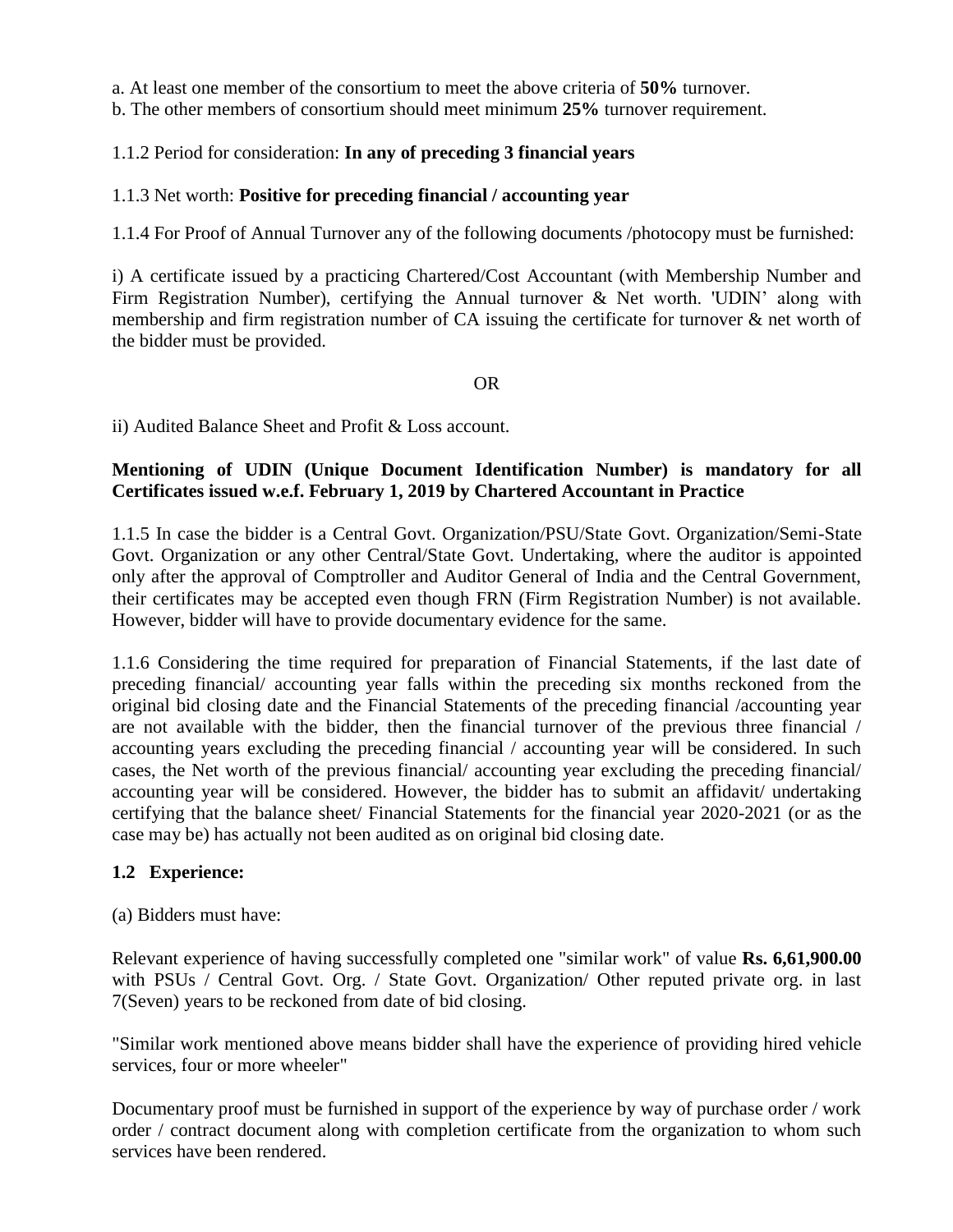For proof of requisite experience and relevant technical requirements, any one of the following documents/photocopies must be submitted along with the bid:

1. In case of OIL's **registered** vendors, who are providing similar services for at least six months in the last three years as on Bid closing date (BCD) in any organizations will be exempted from submission of documents under clauses of Financial and Experience criteria of BRC conditions. Bidder must have registered as transport service. They will have to provide the following documentary evidence.

i) Copy of Certificate of Completion (COC)/ Work Orders /Certificate of Payments (COP) / Service entry Sheet (SES) of jobs successfully executed during the last seven years ending bid closing date, showing gross value of the job done, Nature of job done and Time period covering the financial year(s) as per NIT. It may be clearly noted that simply mentioning of OIL Contract Number or Work order will not be accepted.

2. In case of a bidder NOT being an OIL Contractor, then a relevant Completion Certificates (COC)/ work order issued by PSUs or Central Govt. or State Govt. or Reputed Private Organization in last seven years from date of original bid closing date showing:

- a) Gross value of job done; and
- b) Nature of job done; and
- c) Time period covering the financial year(s) as per NIT; and
- d) Clearly mentioning job completion date.
- e) FORM 16(A) has to be submitted in case of private companies.

It may be clearly noted that simply mentioning of COC number will not be accepted.

Bidder must have registered as transport service.

## NON- SUBMISSION OF THE DOCUMENTS AS SPECIFIED IN BRC ABOVE WILL RESULT IN REJECTION OF BIDS.

(b) A job executed by a bidder for its own organization / subsidiary cannot be considered as experience for the purpose of meeting BEC.

(c) In case of tenders for Annual rate contracts / Maintenance and Service contracts, if the prospective bidder is executing rate / maintenance /service contract which is still running and the contract value / quantity executed prior to due date of bid submission is equal to or more than the minimum prescribed value in the BEC such experience will also be taken in to consideration provided that the bidder has submitted satisfactory work / supply / service execution certificate issued by end user.

1.3.1 The Bidder must have a business office establishment for a least one year within 50 Km radius of the area of operation where the services need to be provided i.e **Pump Station- 8 of OIL India Limited, Sonapur, West Bengal**. Documentary evidence must be provided in the form of Municipality trade license or other such documents as per the following which satisfies as a proof of having the office establishment.

(i) Trade License issued by the local authority in the name of the Firm or

(ii) Landline phone number in the name of the Firm or (iii)Electricity bill for last one year in the name of the Firm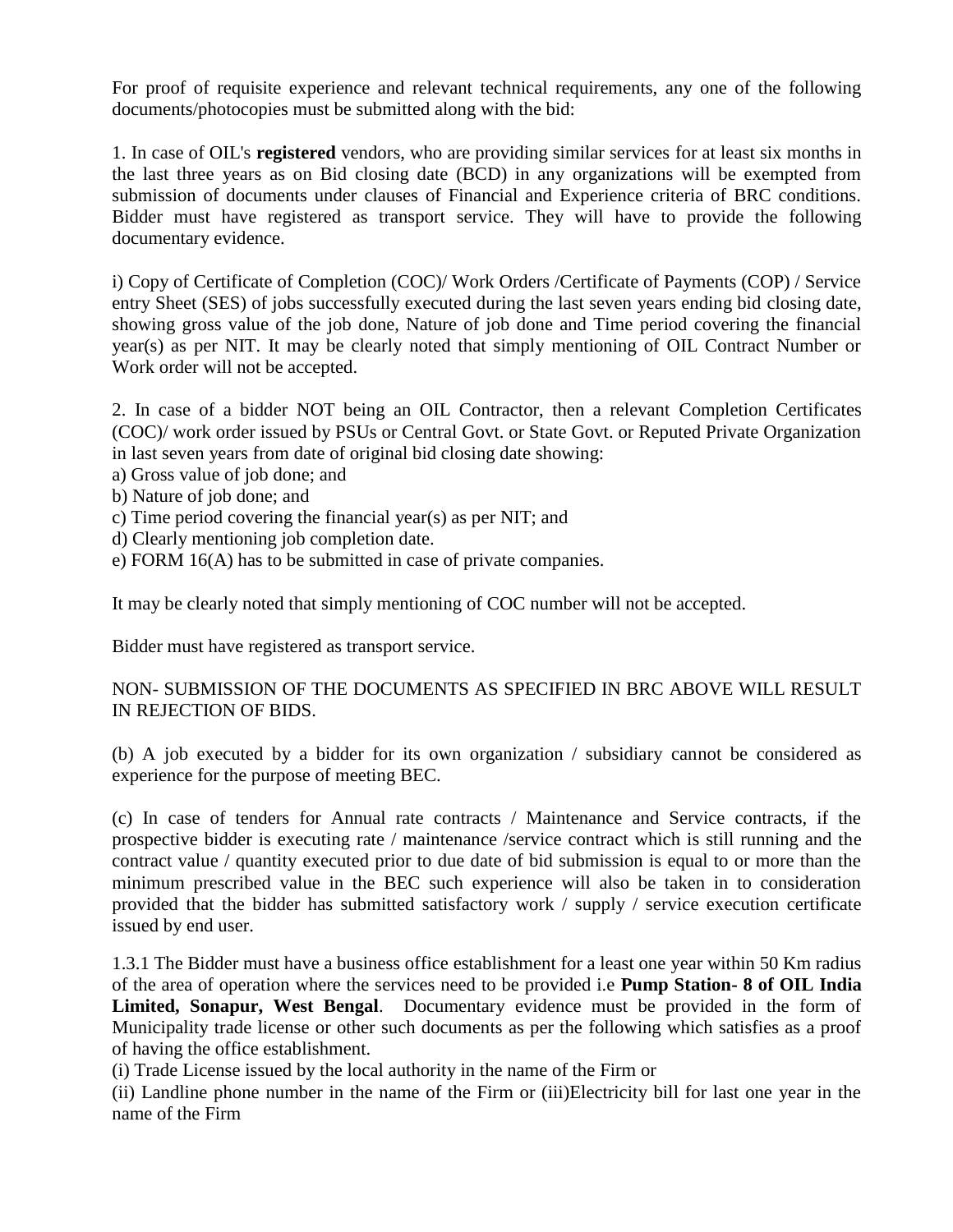1.3.2 All the supporting documents in compliance to BRC requirements under clause 1.1-1.5 shall be scanned and uploaded along with the technical bid.

1.3.3 Any bid not complying BRC requirements shall be summarily rejected.

1.3.4 To ascertain the substantial responsiveness of the bid the Company reserves the right to ask the Bidder for clarification in respect of clauses covered under BRC and such clarification fulfilling the BRC clauses must be received on or before the deadline given by the Company, failing which the offer will summarily rejected.

1.3.5 In case, any of the clauses in the BRC contradict with other clauses of Bid Document elsewhere, then the clauses in the BRC shall prevail.

## **NOTE:**

1. All the supporting documents in compliance to BEC requirements above shall be scanned and uploaded along with the technical bid. Non-submission of the documents will result in rejection of bids.

2. Any bid not complying BEC requirements shall be summarily rejected.

3. Bidders must have PF Account in their name issued by Regional Provident Fund Commissioner. Bidders must have ESI Account in their name. Documentary evidence of the same is to be submitted.

4. Deviation to the following provision of the tender document liable for rejection of Bid:

i. Firm price ii. EMD / Bid Bond iii. Scope of work iv. Specifications v. Price Schedule vi. Delivery / Completion Schedule vii. Period of Validity of Bid viii. Liquidated Damages ix. Performance Bank Guarantee / Security deposit x. Guarantee of material / work xi. Arbitration / Resolution of Dispute xii. Force Majeure xiii. Applicable Laws xiv. Integrity Pact, if applicable xv. Any other condition specifically mentioned in the tender documents elsewhere that noncompliance of the clause lead to rejection of the bid.

5. Other Information /Documents: Bidders must furnish the following information with relevant documents wherever necessary:

a) Tax Exemption Certificate, if any, if /applicable.

- b) PAN no. (Photocopy of the PAN card required).
- c) GST registration No.
- d) VAT registration no. , if applicable.
- e) Bank account No. with name of Bank, Type of account, Bank address.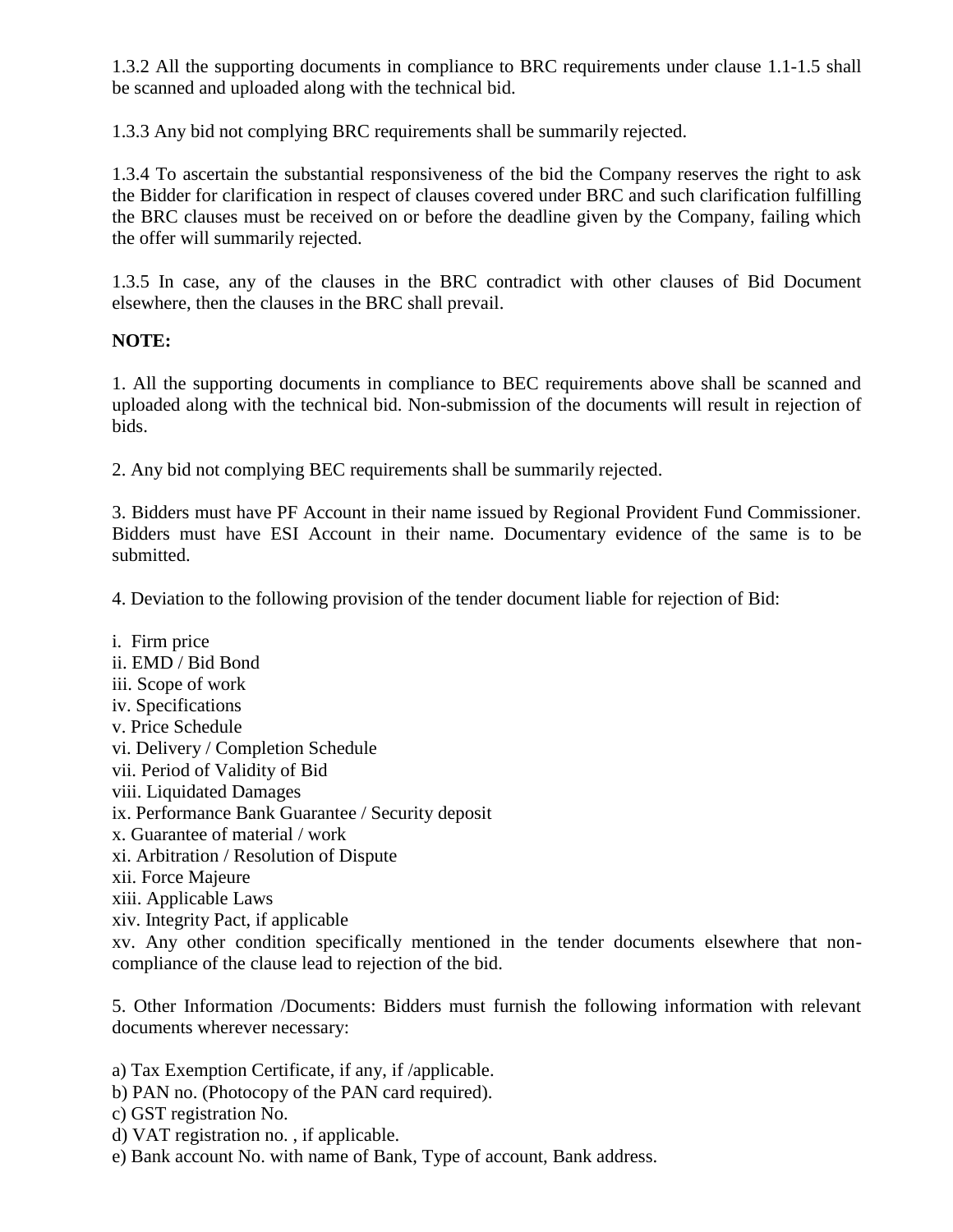f) P.F. Account No. / Code.

g) ESI registration no.

h) Price quotation of the offered vehicle from the Authorised Motor Vehicle Dealer along with the offer.

6. The successful bidder /contractor shall undertake to indemnify the company against all claims which may arise under the under noted Acts during signing of the contract:

- a) The FACTORY Act 1948
- b) The Minimum Wages Act 1948
- c) The Workman's compensation Act 1923
- d) The payment of wages Act 1963
- e) The payment of Bonus Act 1965
- f) The Contract Labour (Regulation and Abolition) Act 1970 and the rules framed thereunder.
- g) Employees' Pension Scheme 1995.
- h) Interstate Migrant (regulation of Employment and Condition of Service) Act 1979
- i) The Employees Provident Fund and Miscellaneous Provisions Act 1952
- j) AGST Act/VAT
- k) GST Act

7. Documentary Evidence in support of sound financial standing, Bank Account Number from any Nationalized Bank and PAN card number to be submitted by bidder.

# **1.4. COMMERCIAL**:

1.4.1. Bidder shall submit the offer under "Single Stage Composite Bid "System - "Technical bid" and the "Price Bid".

1.4.2. Bidder shall upload Bid Security Declaration along with Bid as a part of 'Technical Bid'. Any bid not accompanied by a proper BID SECURITY DECLARATION will be rejected.

1.4.3. The Technical Bid should not have any price indication.

1.4.4. Validity of the bid shall be minimum **90 days**. Bids with lesser validity will be rejected.

1.4.5. Any bid received in the form of Telex/Cable/Fax/E-mail/ Telephone call will not be accepted.

1.4.6. Bidders must quote clearly and strictly in accordance with the price schedule outlined in relevant section of Bidding Documents; otherwise the bid will be rejected.

1.4.7. Any bid containing false statement will be rejected.

1.4.8. The Bid Documents are not transferable.

1.4.9. Any Bid received by the Company after the deadline for submission of bids prescribed by the Company will be rejected.

1.4.10. Price quoted by the successful Bidder must be firm during the performance of the Contract and not subject to variation on any account. A bid submitted with an adjustable price will be treated as non-responsive and rejected.

1.4.11. The following Clauses with all its sub-clauses should be agreed in toto, failing which the bid will be rejected. To this effect Bidder shall submit an undertaking along with the Technical Bid.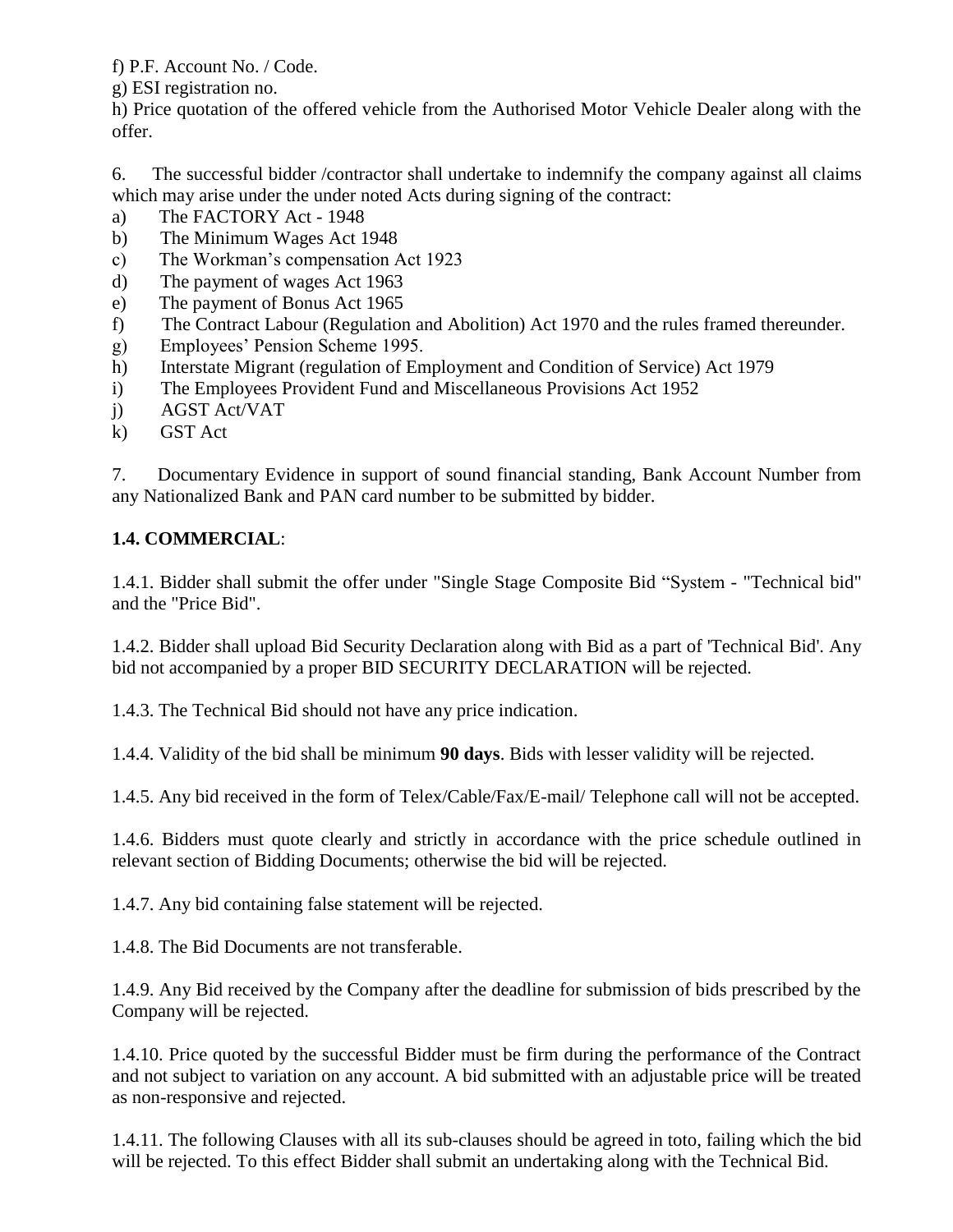- a) Performance Security Clause b) Force Majeure Clause c) Termination Clause d) Settlement of disputes Clause e) Liquidated Damages Clause. f) Acceptance of Jurisdiction and applicable law. g) Tax liabilities clause. h) Insurance clause.
- i) With holding clause.
- j) Liability clause.
- k) Set off clause

1.4.12 Bidder shall upload sealed and signed copy of Integrity Pact along with Bid as a part of 'Technical Bid'. Any bid not accompanied by signed Integrity Pact will be rejected.

1.4.13. The Integrity Pact as per Section-V has to be scanned and uploaded by the bidder (along with the technical bid) duly signed (digitally) by the same signatory who signed the bid, i.e., who is duly authorized to sign the bid. Uploading the Integrity Pact with digital signature will be construed that all pages of the Integrity Pact has been signed by the bidder's authorized signatory who sign the Bid.

## **1.5. GENERAL**

1.5.1. In case Bidder takes exception to any clause of Tender Document not covered under BEC/BRC, then the Company has the discretion to load or reject the offer on account of such exception if the Bidder does not withdraw/ modify the deviation when/as advised by the Company. The loading so done by the Company will be final and binding on the Bidders. No deviation will however, be accepted in the clauses covered under BEC/BRC.

1.5.2. To ascertain the substantial responsiveness of the bid the Company reserves the right to ask the Bidder for clarification in respect of clauses covered under BEC/BRC also and such clarification fulfilling the BEC/BRC clauses must be received on or before the deadline given by the Company, failing which the offer will summarily be rejected.

1.5.3. In case, any of the clauses in the BEC/BRC contradict with other clauses of Bid Document elsewhere, then the clauses in the BEC/BRC shall prevail.

1.5.4. Bidder shall fulfil all the relevant clauses applicable for this e-Tender.

1.5.5. The original copy of documents [submitted by bidders(s)] shall have to be produced by bidder(s) to OIL as and when asked for.

ALL THE SUPPORTING DOCUMENTS IN COMPLIANCE TO BEC/BRC REQUIREMENTS UNDER CLAUSE 1.1,1.2,1.3,1.4,1.5 ABOVE SHALL BE SCANNED AND UPLOADED ALONG WITH THE TECHNICAL BID.

## **2. BID EVALUATION CRITERIA**

2.1. The bids conforming to the technical specifications, terms and conditions stipulated in the bid documents and considered to be responsive after subjecting to the Bid Rejection Criteria will be considered for further evaluation as per the Bid Evaluation Criteria.